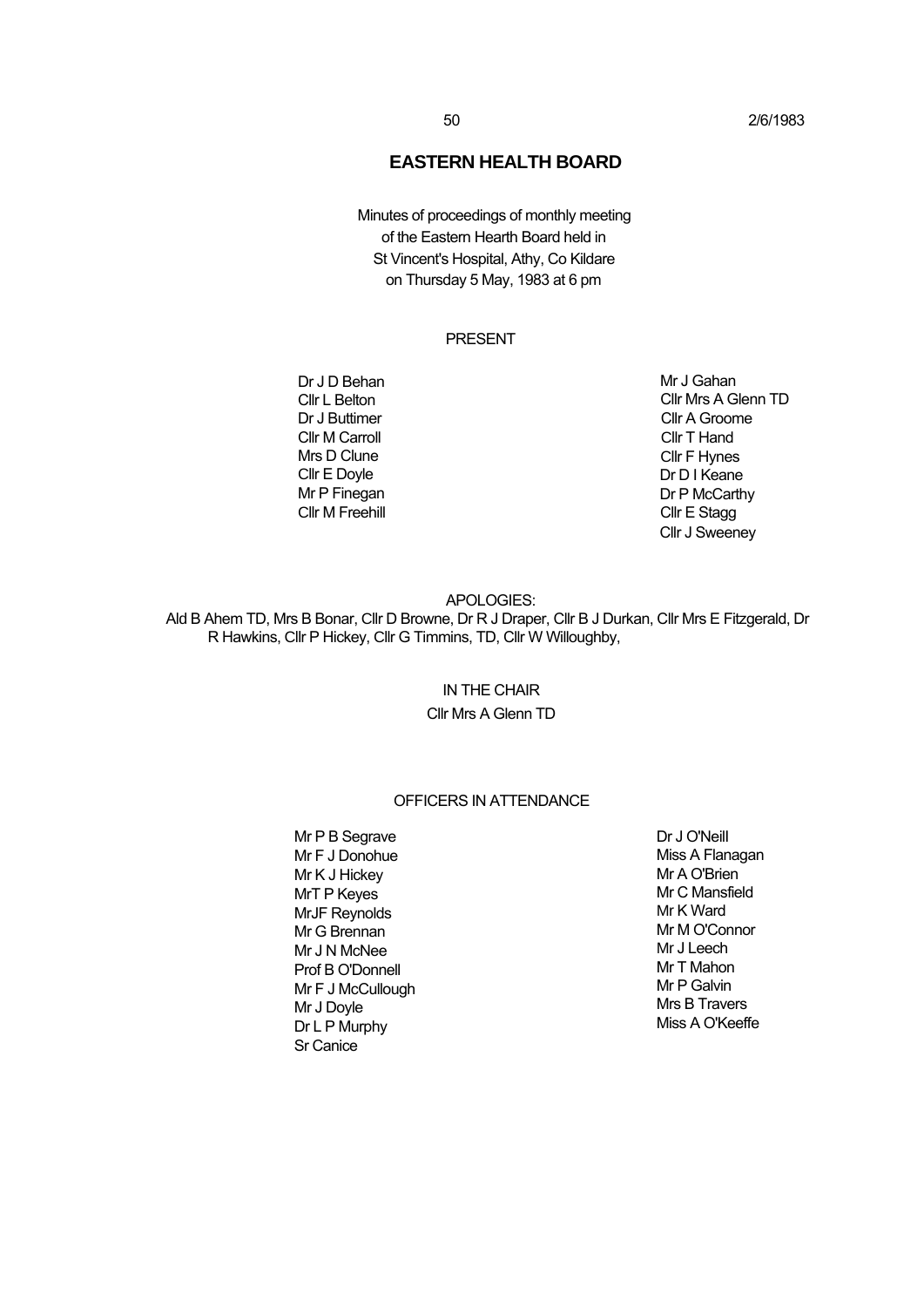#### 41/83 CONDOLENCES

On the proposal of the Chairman, a vote of sympathy was expressed with the following: (i) Mr T Mahon. Section Officer, Secretariat, on the recent death of his brother: (ii) Dr E Malone, Radiologist, on the recent death of his sister, (iii) The relatives of Miss M Doherty, former Matron, Bru Chaoimhin and St Clare's Home: (iv) The Sisters of Mercy, St Vincent's Hospital, Athy, on the recent death of Sr Margaret.

#### 42/83

## CHAIRMAN'S BUSINESS

The Chairman informed the members that, as agreed at the April meeting of the Board, the June meeting of the Board would be held in St Colman's Hospital, Rathdrum on 2 June, 1983.

#### 43/83

## CONFIRMATION OF MINUTES OF MONTHLY MEETING HELD ON 7 APRIL, 1983.

The minutes, having been circulated, were confirmed on a proposal by Cllr Hynes, seconded by Cllr Sweeney.

#### (a) Matters arising from the Minutes

CMr rreehill referred to item No. 36/83 regarding Foster Care Services end to the making of a special vidio film for use by the Fostering Resource Group in their campaign to recruit foster parents. Following a discussion to which Cllr Stagg contributed and to which the Programme Manager, Community Care Service and the Chief Executive Officer replied, it was agreed that the film would be available for viewing on the occasion of the June meeting.

#### 44/83 QUESTIONS

On a proposal by Cllr Sweeney, seconded by Mr Finegan, it was agreed that the question lodged should be answered:

Cllr F Hynes

## **QUESTION**

"Please give the following information:-

The number of patients in St Brendan's Hospital in December 1974.

The number of nurses employed in December 1974.

The number of patients in the Hospital in December 1982.

The number of nurses employed in December 1982."

## REPLY

"In the period December 1974 to December 1982 the population in the catchment area served by St Brendan's has grown by 18%, the nursing staff by 11 % and the number of in-patients has been reduced by 18%.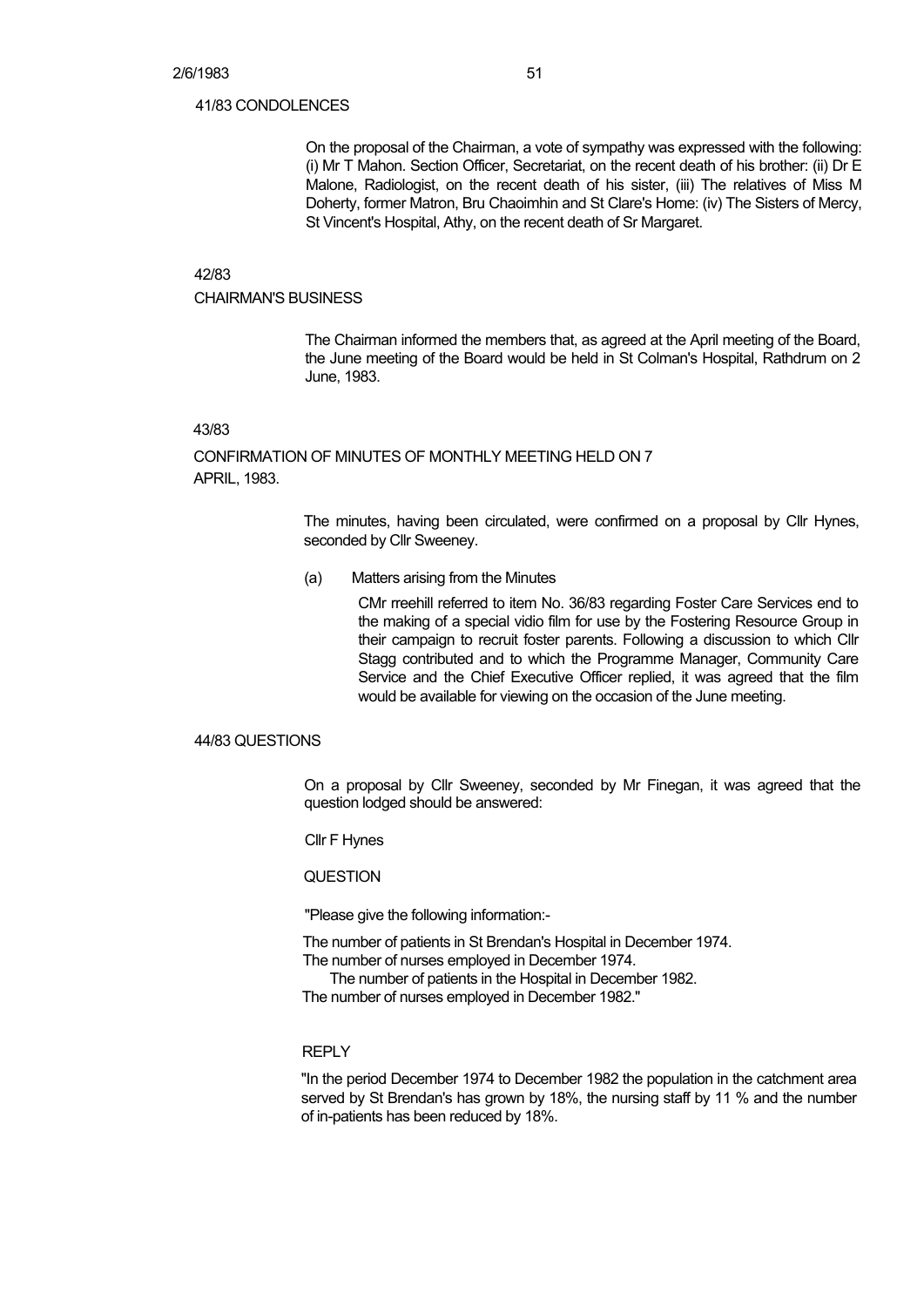The following chart gives the statistical information requested:

|            | In-Patients | <b>Nurses</b> |
|------------|-------------|---------------|
| 31/12/1974 | 1103        | 590           |
| 31/12/1982 | 936         | 653*          |

#### ('includes 70 nurses working in the community)

A number of significant developments in the service since 1974 has affected the in-patient and nursing numbers and arrangements.

#### 1. EXPANSION OF SERVICES

It is now our Board's firm policy to develop services within the community.

The implementation of this policy has reached a stage where in-patient numbers have been reduced as a result of the development of a network of day hospitals, day care centres, hostels and community nursing services.

A total of 70 nurses now work in the community in providing services which are enabling an increasing number of persons to be maintained within their own communities.

#### 2. NURSE TRAINING

The development of the nurse training syllabus has resulted in a nurse training programme which, in its implementation, has 20 of our student nurses in a general hospital on a continuing basis and therefore not available for duty in St Brendan's.

## 3. IMPROVED SERVICES FOR PATIENTS IN ST BRENDAN'S

In an effort to improve the quality of service to individual patients in St Brendan's some wards have been divided - particularly wards for disturbed patients. There has also been some additional nursing provision at night.

#### 4. IMPROVED STAFF CONDITIONS

Annual leave for psychiatric nurses has been increased from 5 to 7 weeks in the period and maternity leave has been introduced. These developments have required the employment of 35 additional nurses."

# 45/83 CHIEF EXECUTIVE OFFICER'S REPORT

The Chief Executive Officer read the following report, which was agreed by the Board:

(i) "We have circulated to the members a copy of the 'Guidelines on Procedures for the Identification, Investigation and Management of Non-Accidental Injury to Children (Revised Edition) dated February, 1983"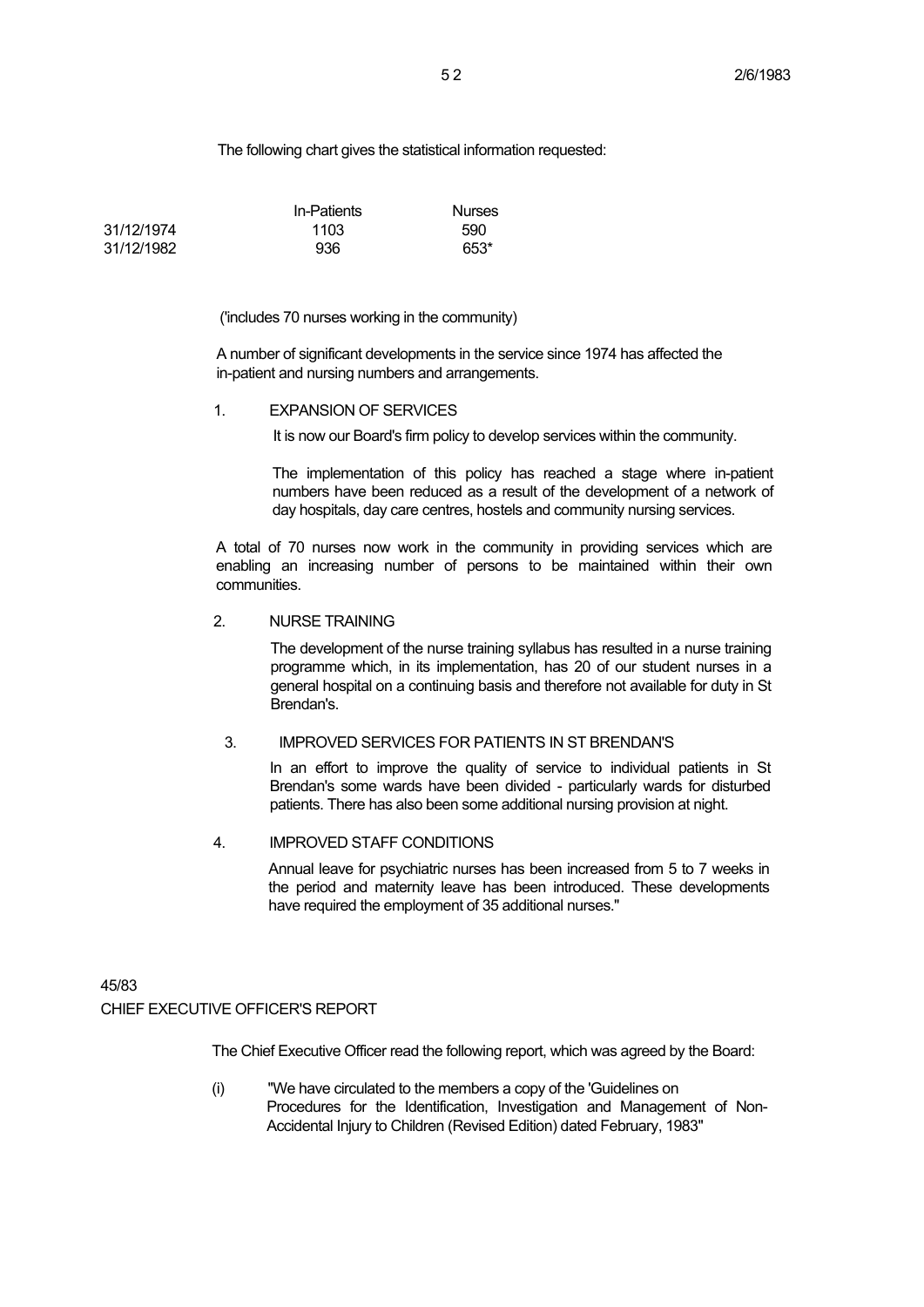- (ii) "We have been advised by Gerard J Quinn & Co., Solicitors, that a sum of £5.000 has been bequeathed to our Board by the sister of one of our patients at present in St Brendan's Hospital as a contribution towards his continuing care and maintenance. There are no other conditions to the bequest. The acceptance of gifts is a statutory function of the Board and I recommend that this gift be accepted with thanks."
- (Hi) "We have circulated to the members a Report on Farmers Health Contributions as requested by Cllr Stagg at the April meeting, together with a copy of letter dated 28 April, 1983 Ref. K504/11 from the Department of Health regarding the assessment and collection of farmers' health contributions."

On the suggestion of Cllr Stagg it was agreed that item no. (iii) would be placed on the agenda for the June meeting of the Board.

## 46/83 PROCEEDINGS OF VISITING COMMITTEES

The reports of the following Visiting Committee meetings, having been circulated, were dealt with as follows:

(i) No. 3 Visiting Committee meeting held in Neas Hospital on 1 February, 1983.

On a proposal by Dr Buttimer, seconded by Cllr Stagg, the report was noted.

It was agreed, on the request of Dr Buttimer, to record in the minutes that facilities for Community Care Services will be provided in the Naas Hospital development.

The Chairman referred to the priority proposals of the Capital Programme Committee and stated that the Minister for Health had confirmed that he wished to meet with the Chairman and members of the Management Team on 20 May.

(II) Community Care Visiting Committee meeting held in Area 5 (Cherry Orchard Hospital) on 22 March, 1983.

> On a proposal by Cllr Sweeney, seconded by Cllr Hynes, the report was noted.

In a discussion on the operation and organisation of the Supplementary Welfare Allowances Scheme, to which Cllrs Hynes, Doyle, Stagg. Groome and Freehill contributed, and to which Mr Donohue, Programme Manager, Community Care Service replied, some members indicated that they were unaware of the difficulties which had arisen and Mr Donohue was requested to avail of opportunities to keep the members informed of developmemts in this regard.

(iii) No 3 Visiting Committee meeting held in St Vincent's Hospital, Athy, on 29 March, 1983.

On a proposal by Cllr Hand, seconded by Cllr Stagg, the report was noted.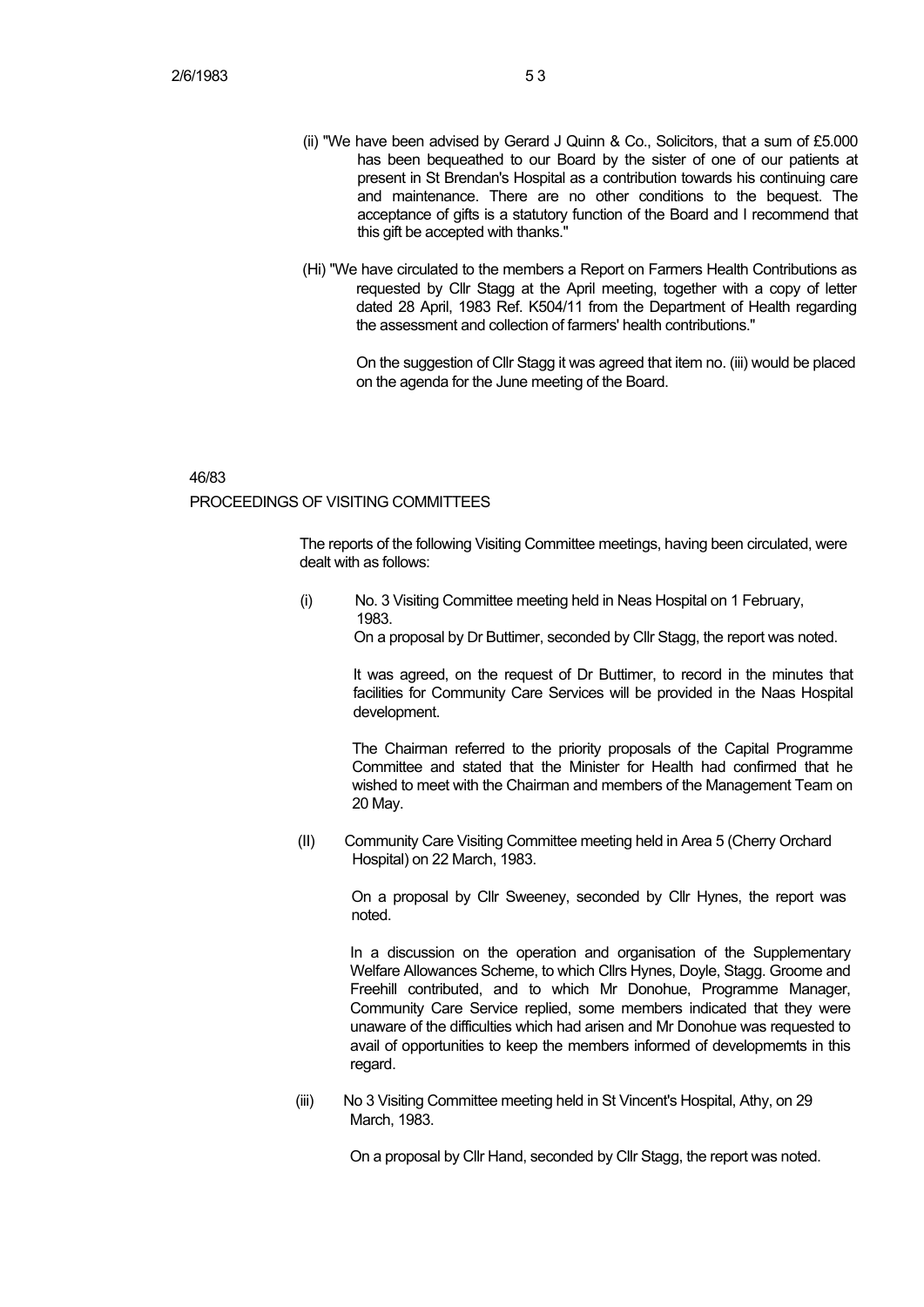Following a discussion to which Cllrs Groome, Stagg, Hand, Hynes, Freehill, Carroll, Mrs Clune and Dr Buttimer contributed, and to which the Chief Executive Officer replied, it was agreed, on a proposal by Cllr Hand, seconded by Cllr Stagg, that the recommendation of the Visiting Committee that the services in the Maternity Unit should be limited to four beds and isolation, be accepted by the Board. The members also accepted the need for and approved of the development of an admission unit for the elderly, including assessment/rehabilitation facilities.

(iv) Community Care Visiting Committee meeting held in Area 6 (St Brendan's Hospital) on 19 April, 1983.

On a proposal by Cllr Hynes, seconded by Cllr Sweeney, the report was noted.

Cllrs Sweeney, Stagg and Mrs Clune drew the attention of the members to the references in the report to the problems caused by staff shortages in the case of Public Health Nurses, Dentists and Occupational Therapists.

The Chief Executive Officer referred to the dilemma which had been created for the Board by a number of issues -

(1) Both the Board and the Minister for Health were anxious to pursue a policy of moving resources from acute hospital/institutional care to community care.

> Our Board had no major acute hospital from which to move resources and our other institutions were generally under financed.

(2) Services in the Community Care area were almost totally provided through people. Additional services meant more people working in the community.

In addition to the problem of not having resources to transfer from acute hospital services for this, the Board was faced with a reduction in staff numbers  $of 5\%$ 

(3) As a result of the economic difficulties there were rapidly increasing demands on many of our Board's Community services arising particularly from family stress and unemployment.

He said that priority services would have to be identified as it would not be possible for the Board to continue to cope with increasing demands and expenditures.

## 47/83

### PROCEEDINGS OF LOCAL COMMITTEES

The reports of the following Local Committee meetings having been circulated, were dealt with as follows:-

(i) Kildare Local Committee meeting held on 10 March, 1983.

On a proposal by Dr McCarthy, seconded by Cllr Stagg, the report was noted.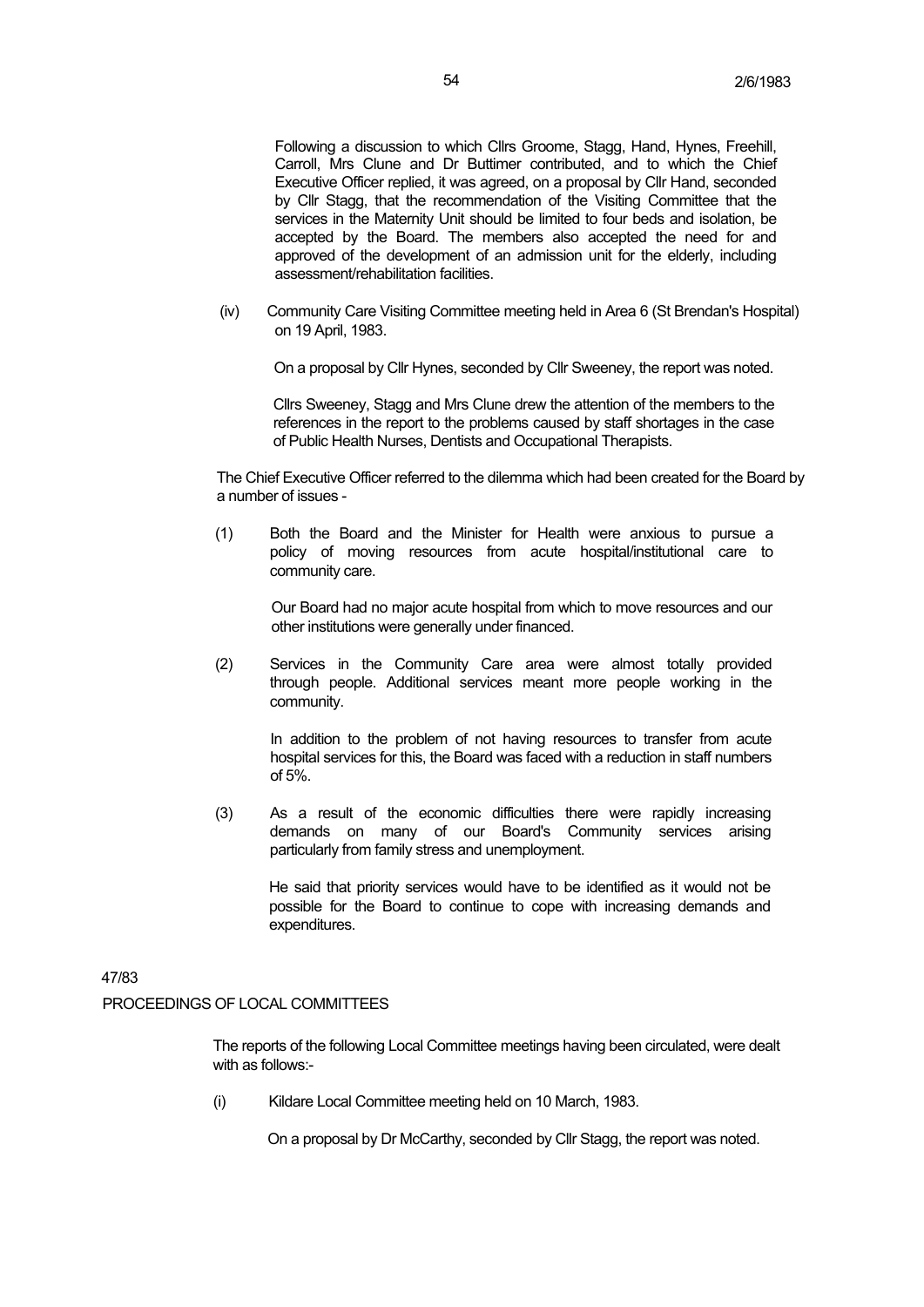(ii) Dublin County Local Committee meeting held on 14 April, 1983.

On a proposal by Cllr Carroll seconded by Cllr Hand, the report was noted.

In response to an enquiry from Cllr Carroll regarding the provision of outpatient clinics in Taijaght in advance of the new hospital. Mr Hickey, Programme Manager, General Hospital Care, reported on progress which had been made since the last meeting of the Board. At a meeting between representatives of the Department of Health, the Meath, Adelaide and National Children's Hospital and the Health Board, the commitment to establish outpatient clinics in Taiiaght had been renewed, a plan of action had been worked out and is being followed up.

#### 48/83

#### NOTICES OF MOTION

- (i) Cllr Mrs Fitzgerald, who was unable to attend the meeting, had requested that the motion in her name be deferred to the June meeting of the Board.
- (ii) The following motion was proposed by Cllr Stagg, and seconded by Cllr Freehill:

"That the faculties for homeless persons provided by the Board at Usher's Island be made available for that purpose on a permanent basis and that the temporary facilities now in use in Bru Chaoimhin, be closed"

Having heard a report from Mr T Keyes, Programme Manager, Special Hospital Care, on the development of the services at Usher's Island and the steps which had been taken by officers of the Board who had examined the possibility of providing those services from alternative accommodation, the members agreed to defer taking a decision on this matter until the examination of the alternatives had been completed.

- (iii) &- The two motions which had been tabled by Ald A Fitzgerald, who was
- (iv) unable to attend the meeting, were at his request, deferred to the June meeting of the Board.